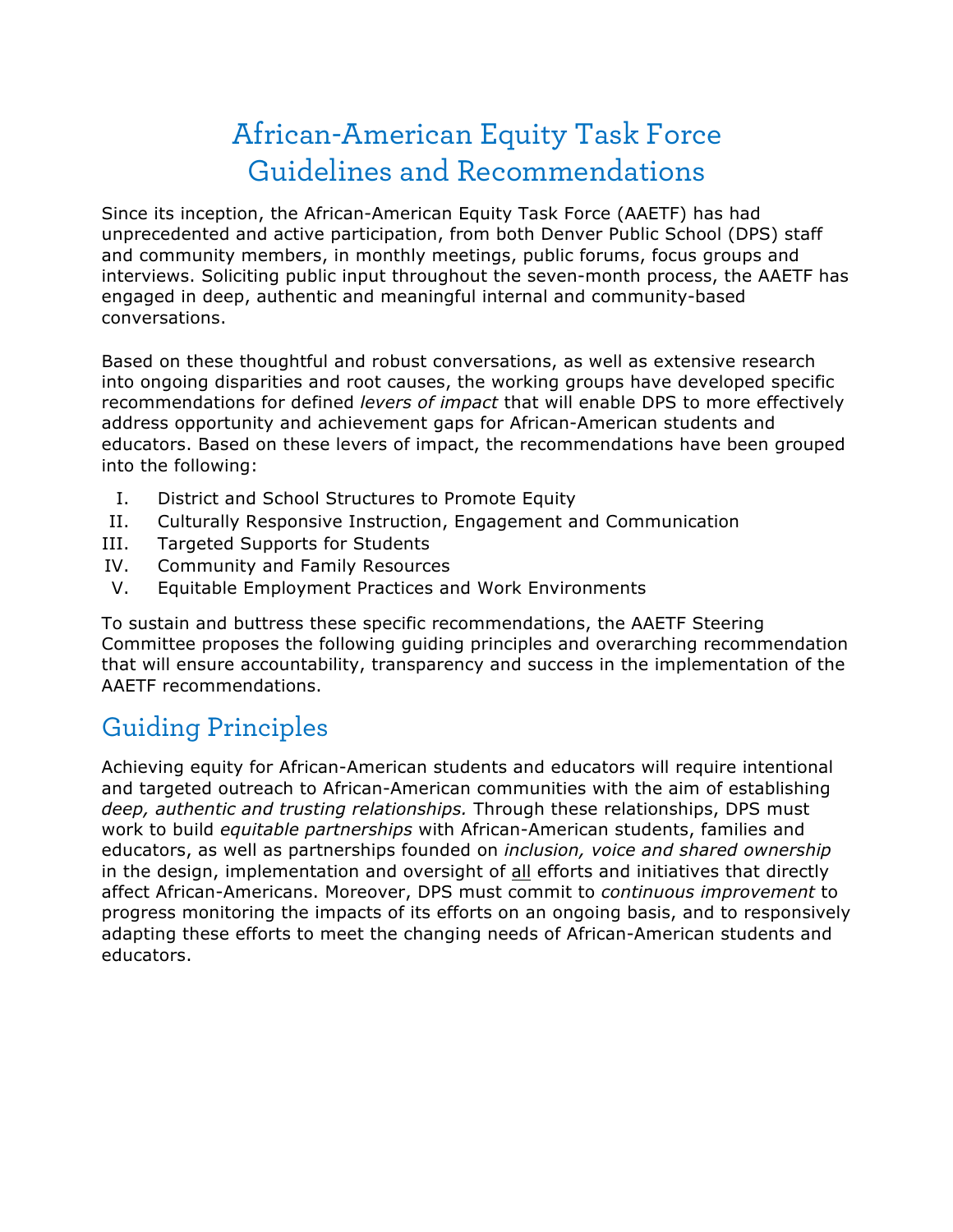### Overarching Recommendation

### **Recommendation 1: The AAETF recommends that Denver Public Schools provide funding for the creation of an African-American Equity Team that will insure the African-American Equity Agreement is upheld, effectively implemented and evaluated on an ongoing basis.**

There is a clear need for a formal structure, spearheaded by DPS, to insure the effective execution and continuous review of the AAETF recommendations. The structure should develop, support, oversee and progress monitor an action plan for replicating successful models in schools and departments that are struggling to foster success for African-American students and employees. Additionally, they will ensure broad, inclusive and consistent communication about the progress of the recommendations below.

### **Specific Actions:**

- 1. Identify support structure
- 2. Hire for lead of the equity work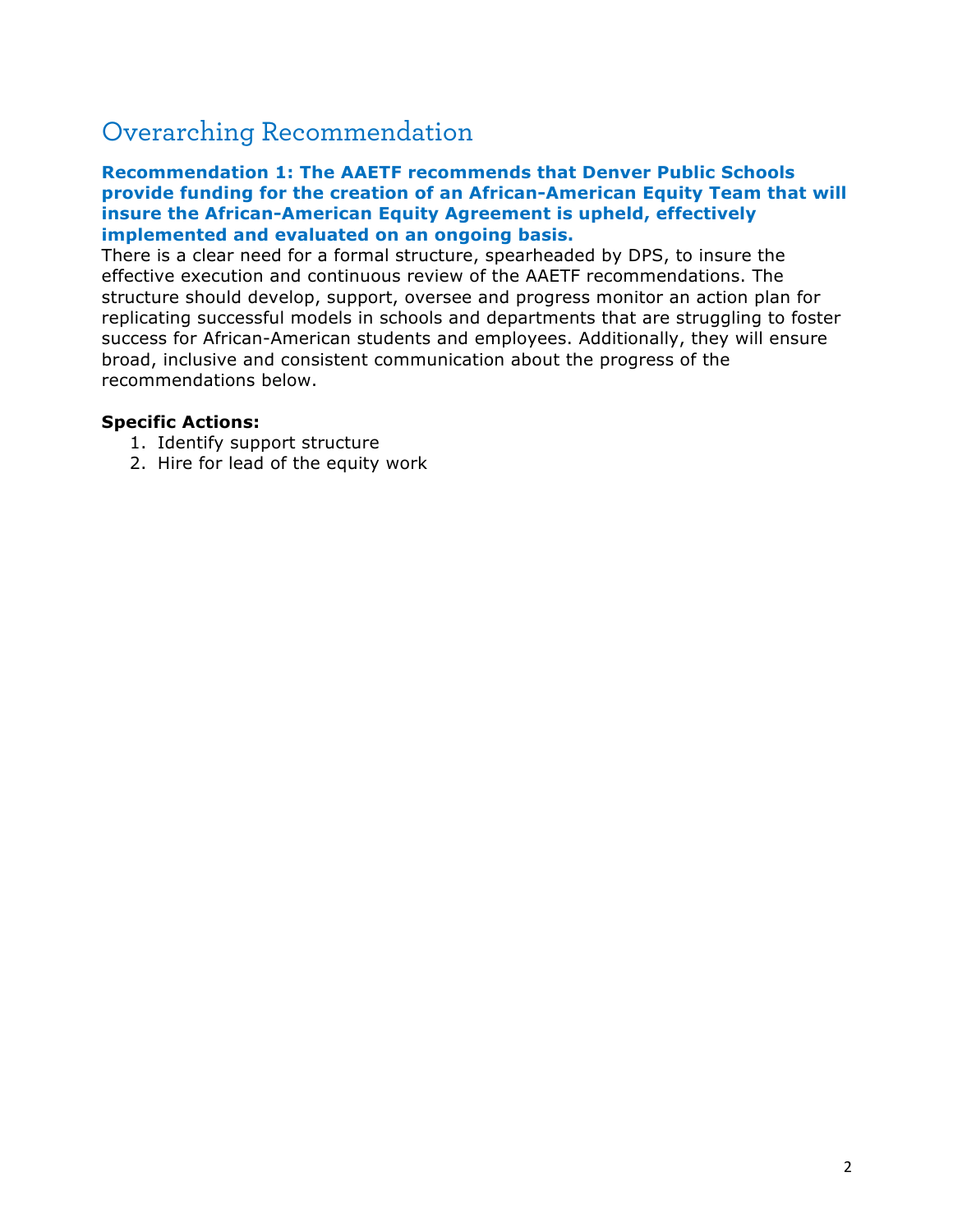# I. District and School Structures to Promote Equity

### **Recommendation 1: We recommend that every school and department creates and publicly disseminates an Equity Plan that outlines both its commitment to equity and its plan to address inequity for African-American students and employees.**

Designed to strengthen relationships between African-Americans and schools, the proposed school-level Equity Plans should be developed with community input and should be targeted to address the specific needs, interests and goals of African-American students, families and community members.

### **Specific Actions:**

- 1. Home and community visits should be a central component of all Equity Plans with training for all schools and teachers in the Parent Teacher Home Visit Program (PTHVP)
- 2. Conduct ongoing assessments of the impact of these visits
- 3. Develop Personalized Plans for every African-American student
- 4. Focus on wrap-around supports (Social Emotional Learning)
- 5. Addresses disproportionate discipline practices
- 6. Create and implement lessons using Culturally Responsive Curriculum
- 7. Identify opportunities for central support departments to be actively engaged in schools

**Recommendation 2: We recommend that DPS adapt and expand the SPF Equity Indicator to integrate additional data that provide a more robust understanding of a school's "equity performance." This additional data is crucial for effective school-level progress monitoring and accountability related to equity for African-American students and other marginalized groups.**

In addition to student performance data, a school's Equity Indicator should reflect the following: teacher hiring, retention, promotion and non-renewal data; school climate data, discipline data; school-specific efforts related to equity; student and family experiences; and Whole Child efforts. To achieve "Green" status within the SPF, a school must be "Green" on this more robust Equity Indicator.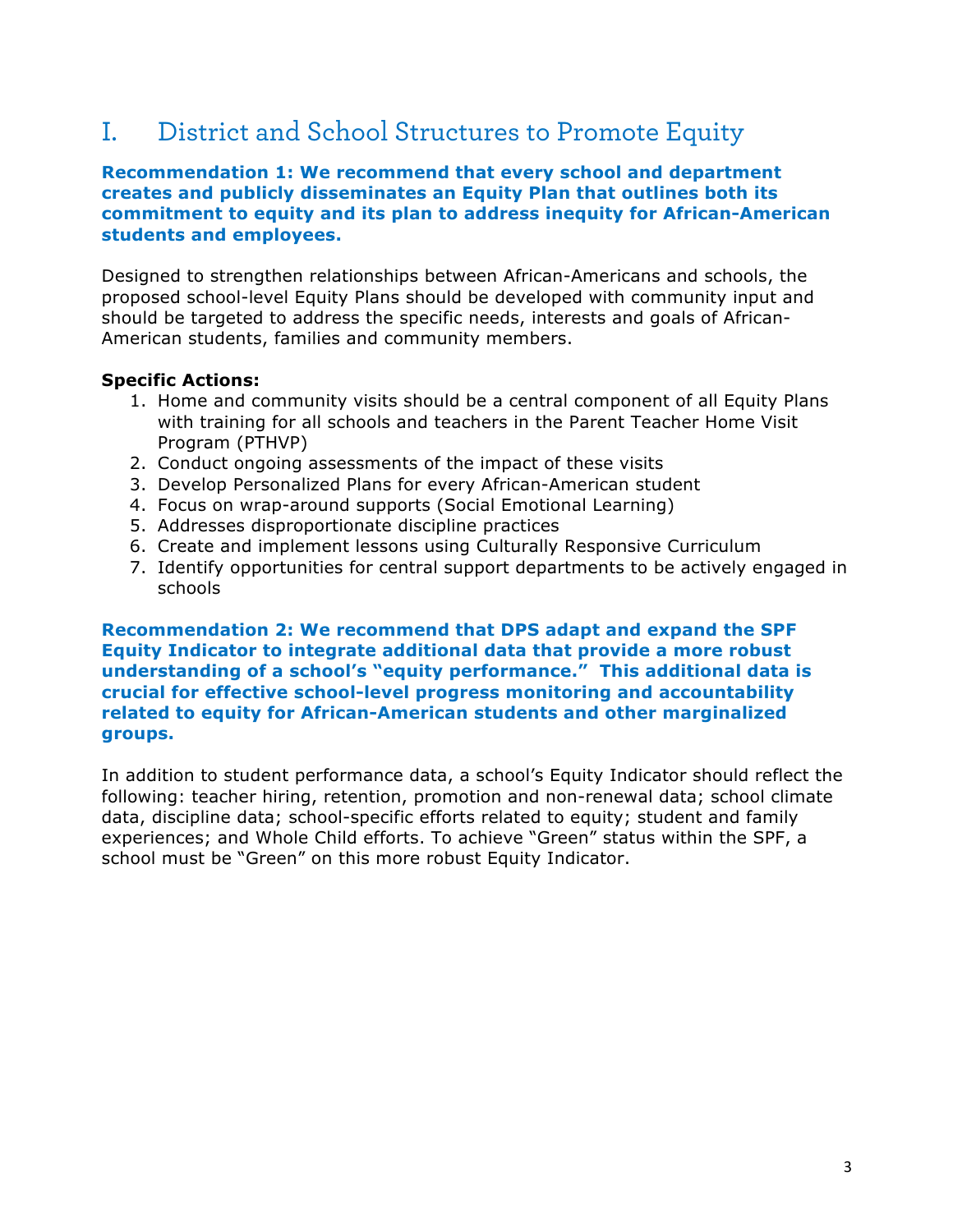# II. Culturally Responsive Instruction, Engagement and Communication

#### **Recommendation 1: We recommend that DPS develop and implement systems to support consistent and ongoing professional development focused on improving instruction, engagement and communication with African-American students, families and community members**.

Required for all employees, this multi-year "continuum of competency" curriculum should integrate the following key themes: self-awareness and skill-building around race, class, bias and judgement, cultural responsiveness and social emotional intelligence. We advise that this curriculum emphasize adaptive practices – shifting awareness, mindsets and behaviors — rather than static understandings of equity. We further suggest that the curriculum include customized school-level and individuallevel supports, such as coaching, to ensure that additional resources are provided where there is greatest need.

DPS must monitor and evaluate the impacts of this curriculum using multiple metrics (e.g. discipline data), as well as through surveys with students, parents and schoolbased staff.

#### **Specific Actions:**

1. Create a shared definition of Culturally Responsive Instruction and Education

### **Recommendation 2**: **We recommend that DPS ensure curricular materials are culturally responsive to African-American students.**

With the input of African-American educators, families and students, DPS should develop a rubric for the evaluating the cultural responsiveness of curricular materials. Using this rubric, the district should conduct initial and ongoing audits to assess all schools' cultural responsiveness to African-American students. Where gaps in responsiveness are observed, DPS should identify and adopt culturally relevant curricular materials.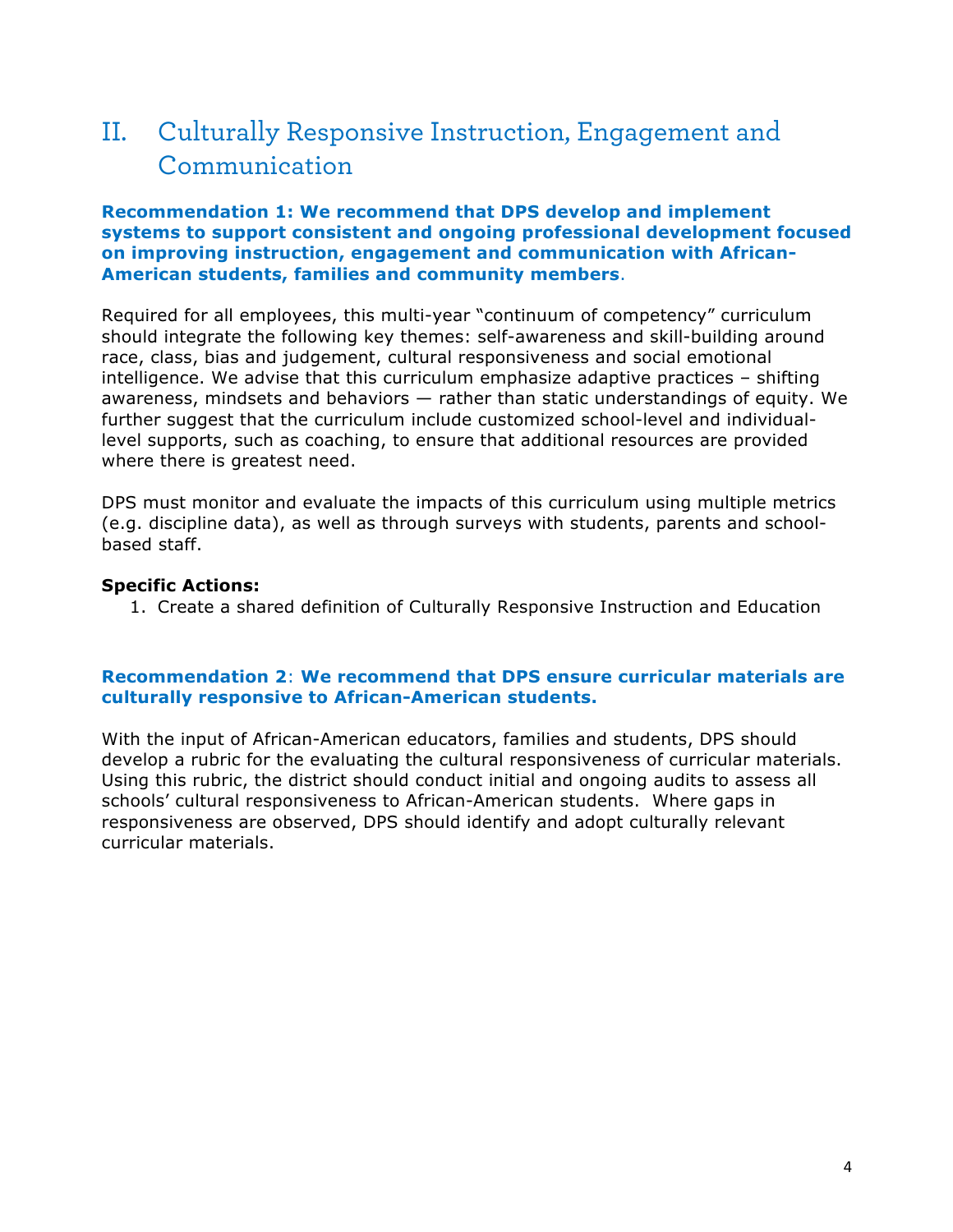### III. Targeted Supports for Students

**Recommendation 1: We recommend that DPS develop and implement an African-American Equitable Access Plan that increases African-American students' access to high value learning opportunities such as: Advanced Placement (AP), Gifted, Talented (GT/Honors), Concurrent Enrollment, Science, Technology, Engineering, Arts, Math (STEM/STEAM), CareerConnect, International Baccalaureate (IB), Middle Year Programming (MYP), student leadership and magnet programs.** 

The Equitable Access Plan should prioritize providing academically rigorous and culturally responsive learning opportunities in closer proximity to African-American communities. The highest priority regions should be the Far Northeast (FNE) and Near Northeast (NNE), which lack high values learning opportunities that meet the needs and interests of African-American students.

### **Specific Actions:**

- 1. Evaluate current state of program offerings by school
- 2. Conduct a stakeholder survey to understand specific needs of African-American males
- 3. Provide teachers with additional support to accelerate the learning of lowperforming students
- 4. Provide additional push-in support, where needed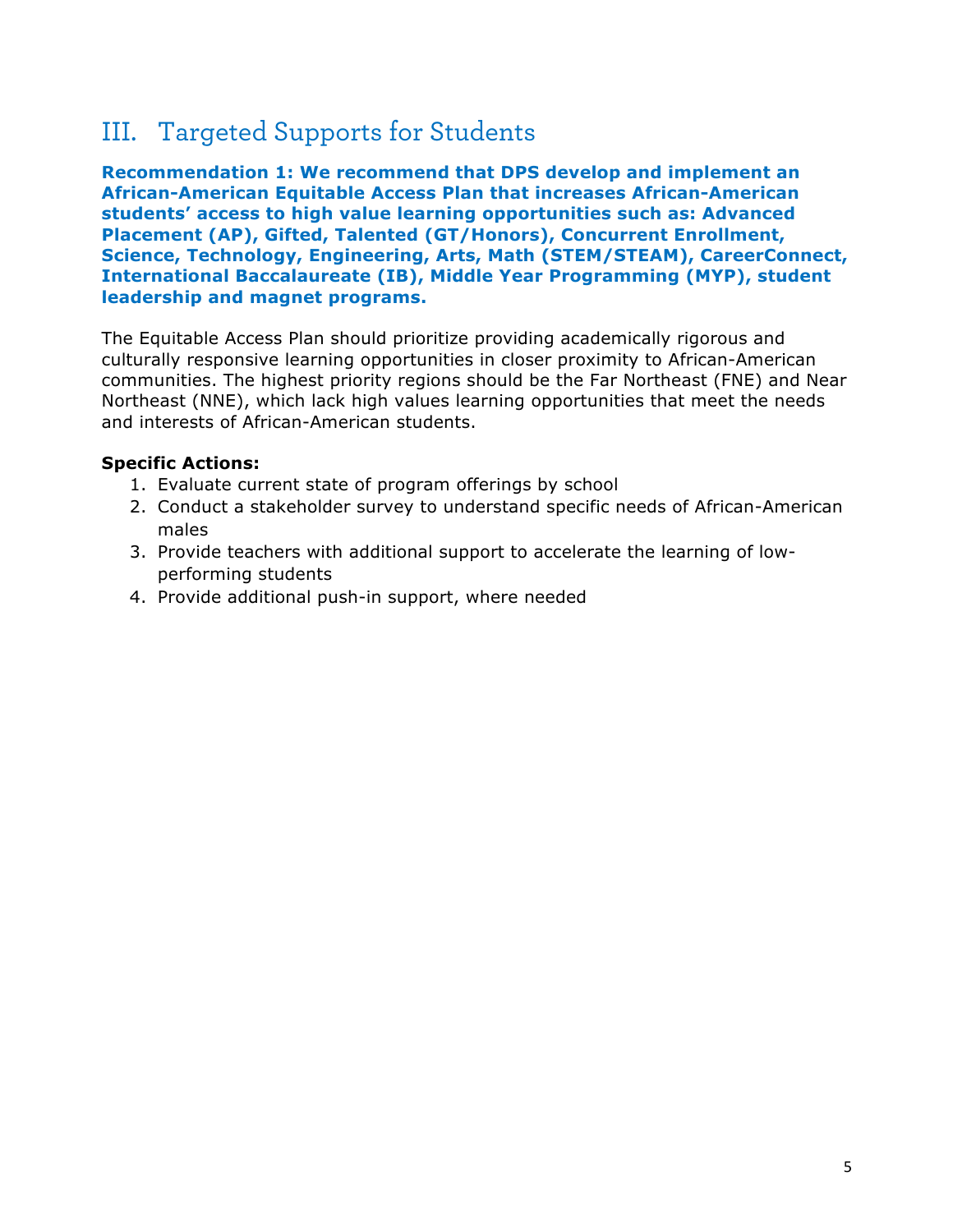### IV. Community and Family Resources

### **Recommendation 1: We recommend that DPS establish Community and Family Opportunity Centers (CFOs) that respond to and serve African-American students and families living in Far Northeast and Near Northeast neighborhoods.**

Modeled after the current CFO framework in the Southwest region, we believe additional CFOs could play a crucial role in facilitating partnerships with African-American community members, as well as with community organizations that have expertise in supporting African-American families. We suggest that these CFOs provide year-round academic, social, and structural resources and supports for students, families and community members. We strongly encourage DPS to develop and implement ongoing assessments to measure the effectiveness of these CFOs in meeting the needs of African-American families and community members.

### **Recommendation 2: We recommend that DPS create school-level and districtlevel Black Family Advisory Councils that give voice to the goals, needs and concerns of African-American students, families and community members**.

To ensure broad and deep participation from the African-American community, Black Family Advisory Councils should be charged with developing feedback and engagement systems and structures that accommodate the needs of African-American families (e.g. provision of childcare, welcoming signage, etc.). Among other activities, the Advisory Councils should develop and promote opportunities that empower African-American families, such as the Black Family Leadership Institute, technology training, etc. We encourage DPS to charge the FACE team with developing accountability measures to ensuring that schools partner effectively with the Black Family Advisory Councils.

### **Recommendation 3: We recommend that DPS design and disseminate a supportive assessment and planning tool that assists African-American students and families in successfully navigating the school process at all levels, ECE through 12th grade.**

Accessible both online and in-person, this assessment and planning tool should be designed to help African-American families make informed decisions that best serve their students. More specifically, the tool should assist African-American families in understanding how their student's needs, learning styles and interests align with available school and program models. Ultimately, the tool should generate personalized recommendations and plans for each student. As needed, follow-up support from within, from family liaisons and/or teachers, should be provided.